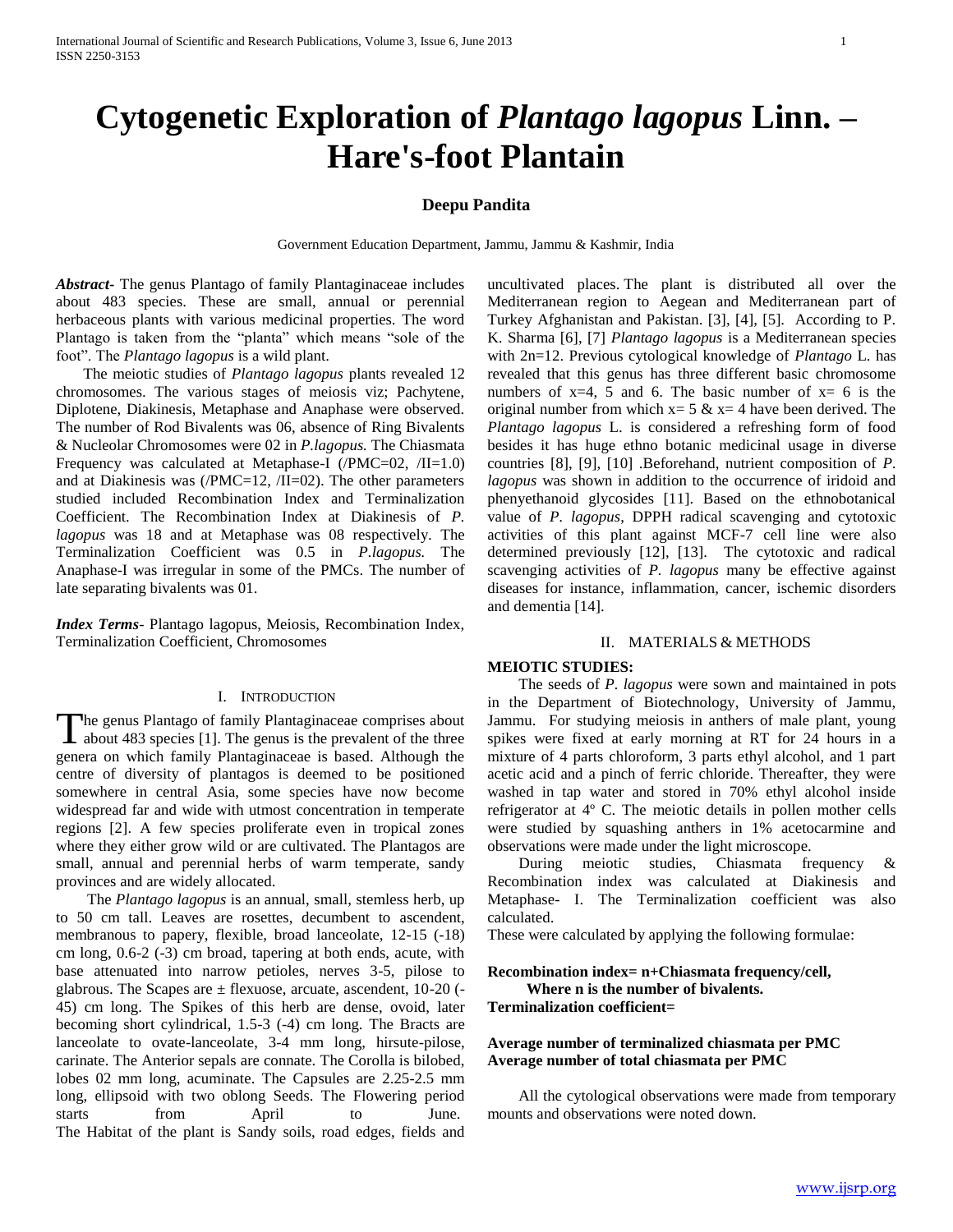III. RESULTS & DISCUSSION This wild herb has a relatively wide distribution in



northern Africa [15]. The meiotic chromosomes of these plants revealed 12 chromosomes. This chromosome count of 2n=12 agrees with the counts reported by McCullagh [16] and Badr [17]. McCullagh [16], Zohary [18] Briggs [19], Badr & El-Kholy [20], Mastuo & Noguchi [21], Badr [17] Bassett & Crompton [22], and Fujiwara [23], [24] who gave the chromosome numbers of P. lagopus L. as 2n=12. An evaluation between preceding reports and current results revealed that the chromosome numbers for this plant is similar.

 The cytological data is of great significance for the understanding of relationship and evolution in angiosperms. The various stages of meiosis viz; Pachytene, Diplotene, Diakinesis, Metaphase and Anaphase were observed. The number of Rod Bivalents was 06, absence of Ring Bivalents & Nucleolar Chromosomes were 02 in P.lagopus. The Chiasmata Frequency was calculated at Metaphase-I as 02/PMC & 01/Bivalent and at Diakinesis was 12/PMC & 02/Bivalent. The other parameters studied included Recombination Index and Terminalization Coefficient.

 Europe, Mediterranean regions of Turkey, Iran, Caucasus, Siberia, Afghanistan, Pakistan, Palestine, Iraq, Syria and

| <b>GAMETIC NUMBER OF CHROMOSOMES</b> |                                      |                                              | 06                                               |
|--------------------------------------|--------------------------------------|----------------------------------------------|--------------------------------------------------|
| NUMBER OF NUCLEOLAR CHROMOSOMES      |                                      |                                              | 02                                               |
| <b>NUMBER OF RING BIVALENTS</b>      |                                      |                                              | 00                                               |
| <b>NUMBER OF ROD BIVALENTS</b>       |                                      |                                              | 06                                               |
| <b>DIAKINESIS</b>                    | <b>NUMBER OF</b><br><b>CHIASMATA</b> | PER PMC                                      | 12                                               |
|                                      |                                      | PER BIVALENT                                 | 02                                               |
|                                      |                                      | <b>RECOMBINATION INDEX</b>                   | 18                                               |
| <b>METAPHASE-I</b>                   | NUMBER OF<br><b>CHIASMATA</b>        | PER PMC                                      | 02.                                              |
|                                      |                                      | PER BIVALENT                                 | 01                                               |
|                                      |                                      | RECOMBINATION INDEX                          | 08                                               |
|                                      |                                      | <b>TERMINALIZATION</b><br><b>COEFFICIENT</b> | 0 <sub>5</sub>                                   |
| <b>ANAPHASE -I</b>                   | REGULAR/IRREGULAR                    |                                              | REGULAR/<br><b>SOMETIMES</b><br><b>IRREGULAR</b> |
|                                      | NUMBER OF LATE SEPARATING BIVALENTS  |                                              | 01                                               |

# **TABLE1. DETAILS OF PMC MEIOSIS IN PLANTAGO LAGOPUS**